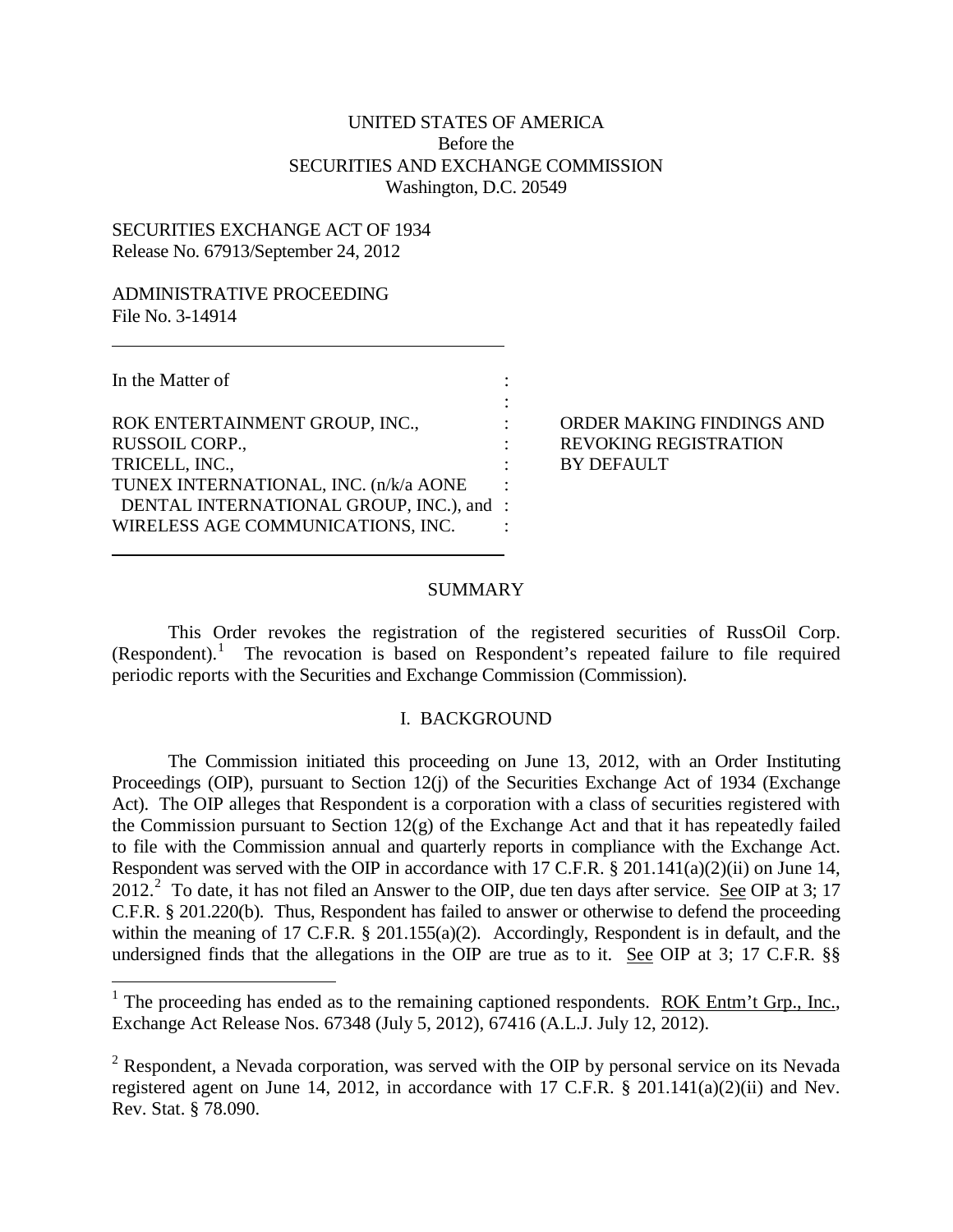201.155(a), .220(f). Official notice has been taken of the Commission's public official records concerning Respondent, pursuant to 17 C.F.R. § 201.323.

### II. FINDINGS OF FACT

RussOil Corp. (CIK No. 1369092) is a revoked Nevada corporation located in Moscow, Russia, with a class of securities registered with the Commission pursuant to Exchange Act Section 12(g). The company is delinquent in its periodic filings with the Commission, having not filed any periodic reports since it filed a Form 10-Q for the period ended March 31, 2008, which reported a net loss of over \$458,000 for the prior three months. As of June 11, 2012, the company's stock (symbol "RUSO") was quoted on OTC Link (previously, "Pink Sheets") operated by OTC Markets Group, Inc., had seven market makers, and was eligible for the "piggyback" exception of Exchange Act Rule 15c2-11(f)(3).

### III. CONCLUSIONS OF LAW

By failing to file required annual and quarterly reports, Respondent violated Exchange Act Section 13(a) and Rules 13a-1 and 13a-13.

### IV. SANCTION

Revocation of the registration of the registered securities of Respondent will serve the public interest and the protection of investors, pursuant to Section 12(j) of the Exchange Act. Revocation will help ensure that the corporate shell is not later put to an illicit use involving publicly traded securities manipulated to the detriment of market participants. Further, revocation accords with Commission sanction considerations set forth in Gateway Int'l Holdings, Inc., Exchange Act Release No. 53907 (May 31, 2006), 88 SEC Docket 430, 438-39 (citing Steadman v. SEC, 603 F.2d 1126, 1139-40 (5th Cir. 1979)), and with the sanctions imposed in similar cases in which corporations violated Exchange Act Section 13(a) by failing to file required annual and quarterly reports. See Cobalis Corp., Exchange Act Release No. 64813 (July 6, 2011), 101 SEC Docket 43379; Nature's Sunshine Products, Inc., Exchange Act Release No. 59268 (Jan. 21, 2009), 95 SEC Docket 13488; Impax Lab., Inc., Exchange Act Release No. 57864 (May 23, 2008), 93 SEC Docket 6241; America's Sports Voice, Inc., Exchange Act Release No. 55511 (Mar. 22, 2007), 90 SEC Docket 879, recon. denied, Exchange Act Release No. 55867 (June 6, 2007), 90 SEC Docket 2419; Eagletech Commc'ns, Inc., Exchange Act Release No. 54095 (July 5, 2006), 88 SEC Docket 1225. Respondent's violations were recurrent, egregious, and deprived the investing public of current and accurate financial information on which to make informed decisions.

Failure to file periodic reports violates a crucial provision of the Exchange Act. The purpose of the periodic reporting requirements is to publicly disclose current, accurate financial information about an issuer so that investors may make informed decisions:

The reporting requirements of the Securities Exchange Act of 1934 is the primary tool which Congress has fashioned for the protection of investors from negligent, careless, and deliberate misrepresentations in the sale of stock and securities.